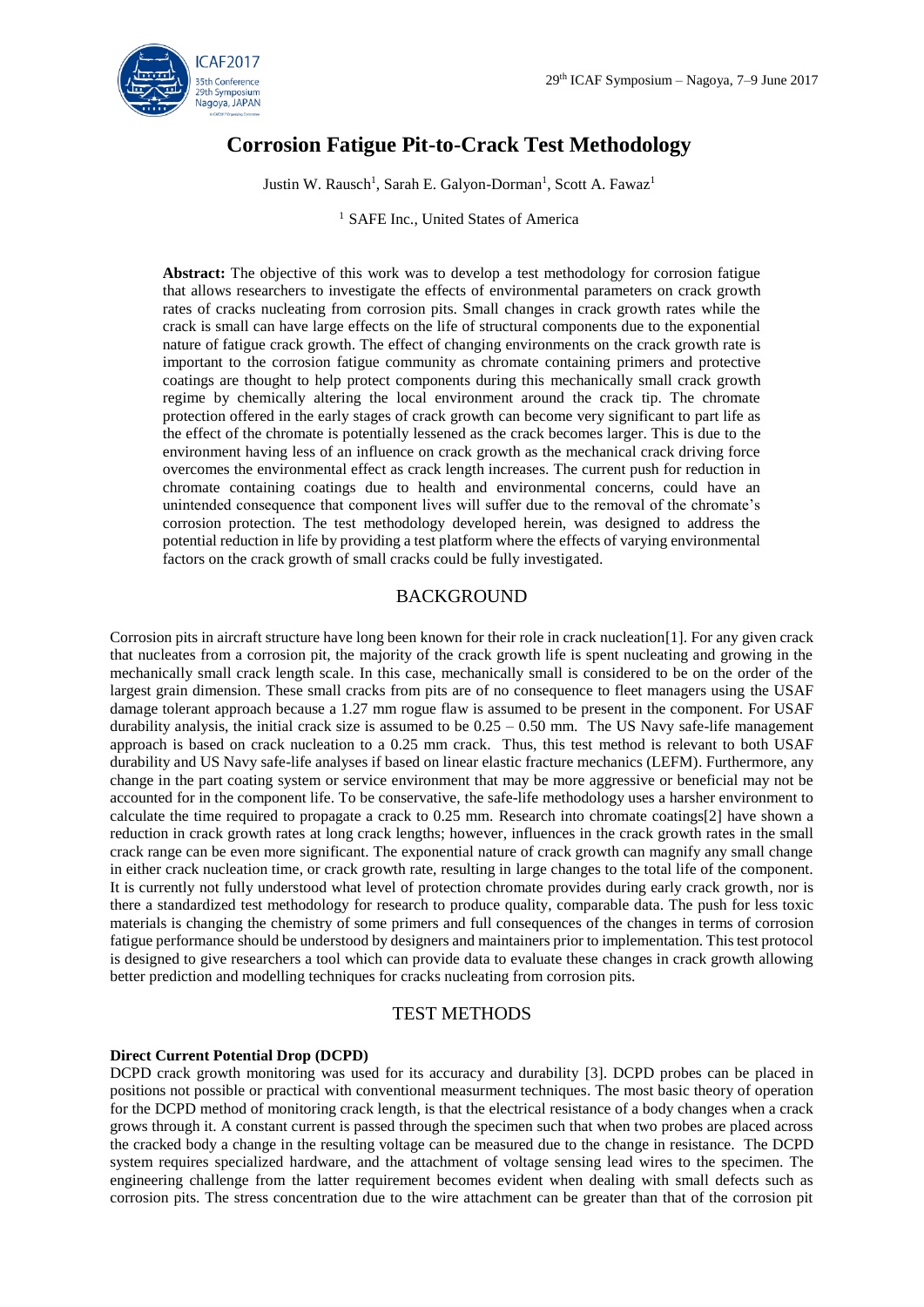causing fatigue nucleation at the lead attachments. Additionally, lead wire placement and spacing have precision and accuracy effects on the measured voltage. A protocol was developed solely devoted to producing a robust lead wire attachment to the specimen through micro-spot welding of copper or platinum wire, and is discussed in the Spot Welding section below.

### **Specimen Design and Validation**

An open hole specimen was developed to serve as the standard platform on which the corrosion fatigue test methodology is built. The design of the specimen was envisioned to be easily fabricated with minimal specialty tooling or fixturing required. The specimen hole diameter and gage thickness are common in aircraft construction and the narrow width was chosen to have the stress intensity factor (*K*) equal at the crack tip along the hole bore and plate surface. In addition, this geometry was chosen for its openness to environment, and flexibility for future geometries such as filled holes. The long-term vision is to develop this methodology into a standardized test procedure that can be shared among research laboratories. Open hole specimens were fabricated from 50.8 mm thick plate aluminium alloy 7075-T651. The aluminum plate used throughout the test program was produced in a manner which replicated legacy aluminium alloys by keeping historically relevant material compositions [4]. Particular focus was placed on the iron content of the aluminium, as crack nucleation has been observed from the iron bearing constituent particles [5]. This material was used throughout the pit-to-crack program because of the characterization work performed during the aforementioned program. The material was characterized for fatigue performance, allowing for comparisons to be made between the open hole data generated from this work, and the previously generated characterization data. All data generated and compared herein has been procured from the same lot of material to eliminate the lot-to-lot material variances. All open hole specimens were taken from a thick plate of aluminum, as such, care was taken to remove and fabricate specimens with their centerline located at the T/6 thickness from the aluminum plate to minimize through-thickness effects. Figure 1 shows an overview of the open hole specimen used throughout this test method.



Figure 1. Open hole specimen geometry.

#### **Laboratory Pit Creation**

Since fatigue cracks often nucleate form corrosion pits and the transition from corrosion pit to fatigue crack is significant in the time to fail a component, the open hole specimen has a laboratory created pit as the crack nucleating feature. The laboratory generated pit was placed at the corner of the open hole specimen to promote crack nucleation from the pit. These laboratory generated pits are formed from an electro-chemical process which produces a rough surface morphology that is similar to naturally occurring pits observed on in-service parts [6]. The rough surface morphology is desired because the typical crack nucleating features tend to be micro-pits or jutin features that form at the interface between the bulk material and pit surface. These small surface features produce a large cyclic plastic strain that promotes crack nucleation. This test method used these laboratory generated pits exclusively to nucleate small fatigue cracks. A detailed description of the pitting process is discussed in reference [7].

#### **Spot Welding Methods**

The use of DCPD as the crack measurement method requires that conductive leads be welded to the specimen. The application and positioning of the DCPD leads can have an effect on the measured DCPD voltage quality and by extension the crack length data. A second protocol was developed to guide the user through the procedure of attaching the DCPD leads, such that an even, and accurately positioned lead spacing will produce quality DCPD voltage data. In general, the closer the DCPD leads are attached to the nucleating defect, and the closer the two leads are to one another, will produce the most precise data. Spot welding variables such as wire spacing, damage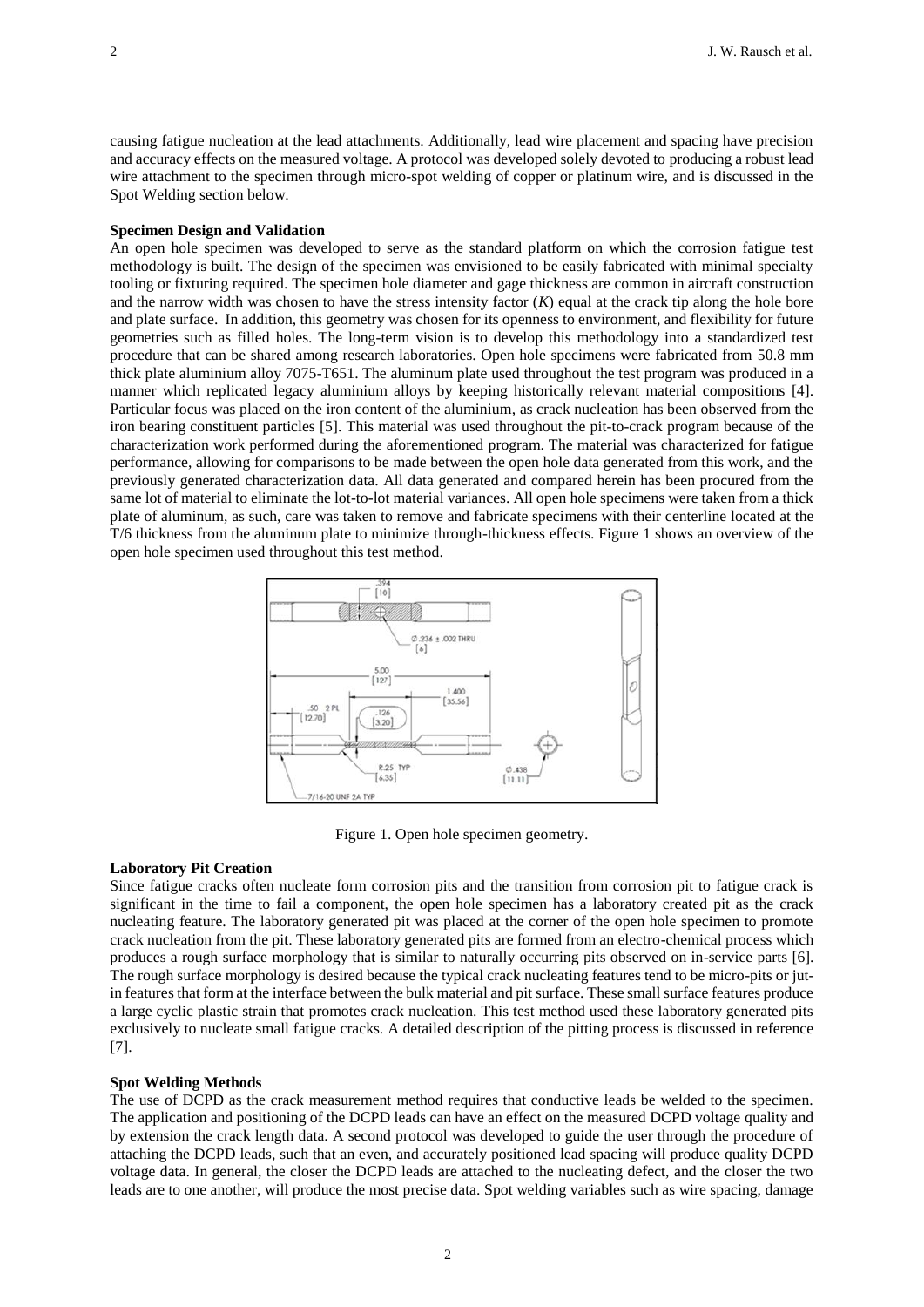site sizes, DCPD wire material selection, and reference probe usage are discussed. A detailed description of the welding process is described in reference [7].

### **Crack length calculation using DCPD and marker band data**

In order to correlate normalized DCPD voltages to crack lengths, a relationship had to be developed by linking both the DCPD voltages and crack lengths to cycle count [8]. DCPD voltages are recorded through onboard data acquisition, while crack length data was collected from the specimen fracture surface. To observe the crack evolution as a function of time (cycle count) a marker load spectrum was applied during specimen fatigue loading. The marker spectrum consisted of a series of loads applied in a manner that leaves distinct bands across the facture surface that are correlated back to cycle count post-test. A schematic outlining the applied loading used throughout fatigue testing is shown in **Error! Reference source not found.**.





Post-test fracture surface reconstruction was carried out via scanning electron microscope (SEM). During the posttest reconstruction of the fracture surface each marker band is mapped out to provide the location of the crack front in relation to the nucleating point along the corrosion pit. An example marker band map is shown in Figure 3.



Figure 3. Example marker band mapping.

The distance from the nucleation point along the length and thickness of the specimen are recoded as the crack length in the *a* (thickness) and *c* (length) directions. Loading conditions for all tests were conducted at a maximum remote stress ( $S_{max}$ ) of 125 MPa with a stress ratio (*R*) equal to 0.65 at a frequency of 10 Hz. The fracture surface mapping coupled with known cycle counts enabled reconstruction of the specimen crack front. Once the reconstructed crack front progression is known, the estimation of key points of interest, such as nucleation time and periphery crack formation can be found. Periphery crack formation occurs when a continuous crack front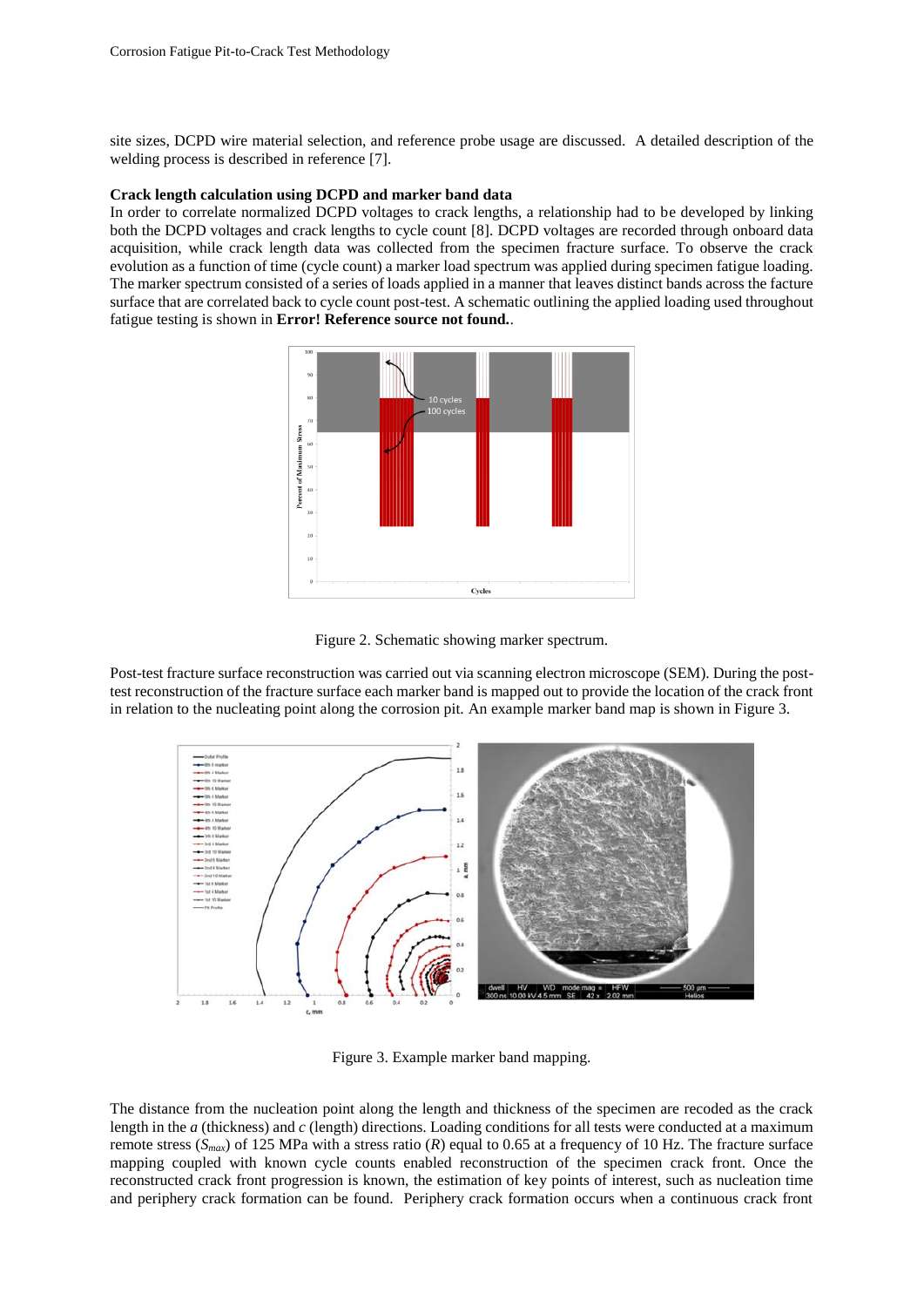intersects both surfaces (hole bore and specimen surface) of the ligament, and is particularly important for damage modeling as this is the earliest time that crack growth predictions can be made using existing *K* solutions. Using the normalized DCPD voltage and plotting against the marker band measured crack lengths, a calibration curve relating the two can be created. Figure 4 shows the calibration curve for the open hole specimens.



Figure 4. DCPD calibration curve for the open hole specimen.

Fitting a 6<sup>th</sup> order polynomial for each of the two crack directions provides equations that relate each of the two crack directions to a single normalized DCPD voltage. By calculating each of the two crack directions separately, both the *a* and *c* direction crack lengths are correlated independently removing a dependence on relating *a/c* ratios. Creating the crack length calibration with specimens in laboratory air is required as subsequent tests in corrosive environments can leave deposits, or attack the fracture surface during exposure obscuring the marker bands.

#### **Full Immersion Testing**

Validation of the test method required that a corrosive environment be introduced to prove the test method can generate the required data to detect marked changes in crack growth. The environment chosen for the full immersion testing was a 0.06M solution of NaCl. The salt water solution is known to accelerate crack growth significantly [9]. The open hole fatigue specimens tested in immersion were identical in geometry to those tested in laboratory air. The loading conditions between the laboratory air and full immersion testing were also kept constant. The test frequency was slowed to 1 Hz in immersion from 10 Hz in laboratory air. The reduction in test frequency allows more time for the environment to affect the exposed crack tip. If the test frequency is too fast, the environmental effect is minimal producing results closer to those in air. This test frequency also affects the potential efficiency of future testing when added corrosion inhibitor will be added to the environment. In order to keep the frequency consistent between test conditions it was required to be fixed at this time and account for both test conditions. The 1 Hz test frequency is ultimately a trade-off between test duration and time of exposure to environment. Figure 5 shows an open hole specimen mounted inside of the full immersion test cell. Note, there is relief around the top of the specimen as it passes through the upper end cap of the test cell. This relief is provided to ensure that no load transfer was allowed to bypass the specimen through the test cell.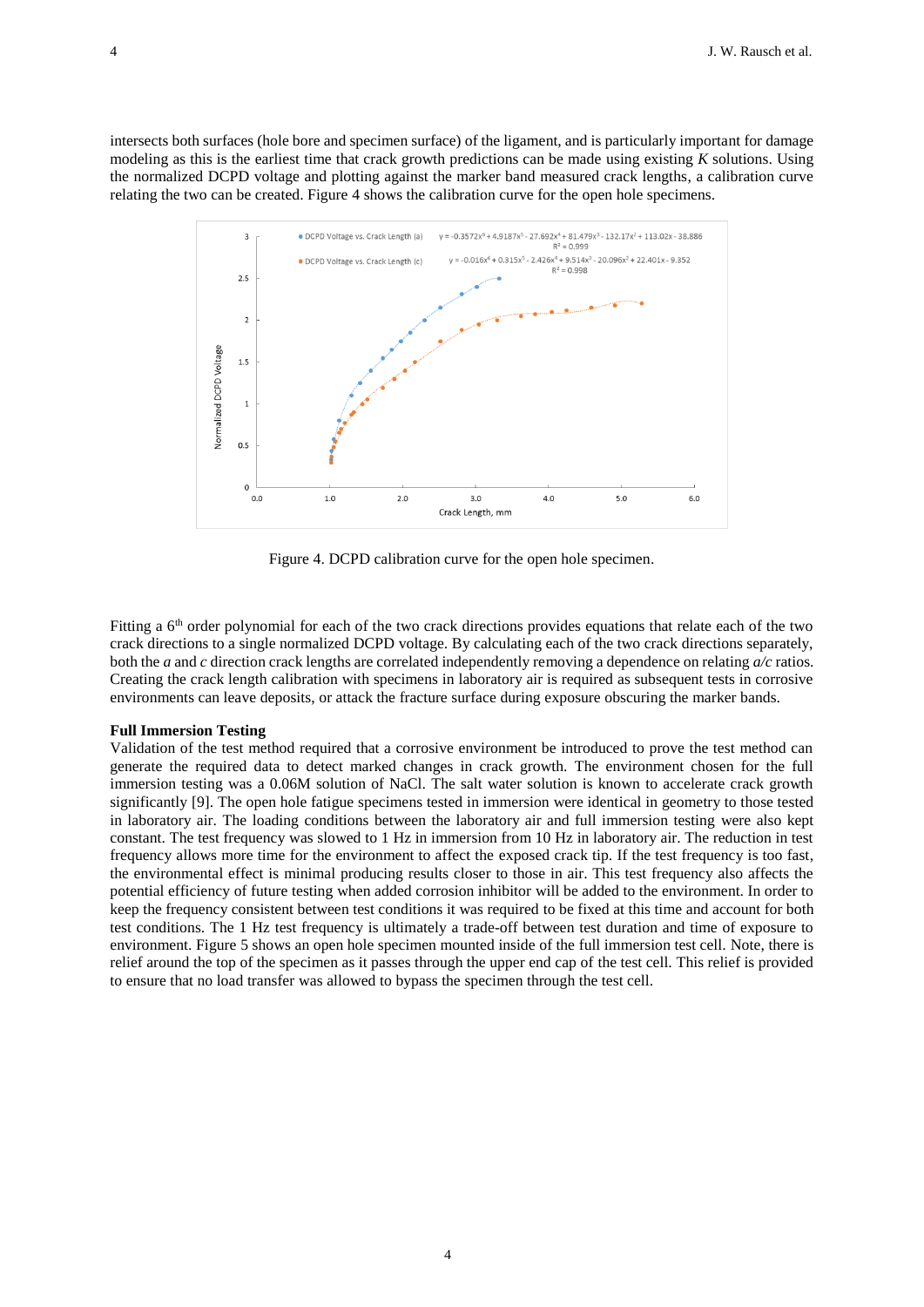

Figure 5. Open hole specimen in full immersion test cell.

Crack acceleration due to environment is not the only valid test result. The test method must also measure decreases in crack growth rates in the presence of crack growth inhibition. Verification of the method's ability to measure crack growth rate inhibition was conducted by measuring the decrease in crack growth rates of open hole specimens tested in 0.06M NaCl solution with 0.03M NaMoO4 inhibitor added to the bulk solution. One litre of the bulk solution was circulated by peristaltic pump throughout the test duration, with no additional aeration of the solution. The test conditions for specimen geometry, applied load, test frequency, and DCPD settings remained identical to the full immersion testing.

#### **Atmospheric Testing**

Expansion of the test method into more atmospherically relevant environments required a slightly different approach than what was required for the full immersion tests. Rather than simply submerging the specimen in a salt solution to increase crack growth rates, salt was applied directly to the specimen surface. Applying a thin layer of salt to the specimen surface better replicates how salt ingresses into cavities in real world scenarios. The thin salt layer once applied to the specimen is then rehydrated at a constant relative humidity controlled by a water/glycerol solution. The action of salt deposition and rehydration in the test cell is a close approximation to real world outdoor exposures where changes in relative humidity can cause the wetting and drying of exposed surfaces resulting in hydration and drying of atmospherically deposited salt. To deposit the salt on the specimen surface sodium chloride was dissolved in methanol at a rate of 140 mg. of NaCl per 50 mL. of methanol. The mixture was then dispensed by pipet onto the specimen surface at a dosing rate of 400  $\mu$ g/cm<sup>2</sup>. The 400  $\mu$ g salt load was chosen to provide an accelerated test (higher chloride concentration) with respect to measured atmospheric deposition rates of salt near coastal areas [10]. Creating an even coat of salt across the specimen surface requires that the specimen be heated by a heat gun to approximately 55 °C. At this temperature the specimen surface is hot enough that when a drop of the methanol and salt solution hits the specimen the methanol evaporates immediately leaving behind the salt in an even coat where the droplet made contact with the specimen surface. Droplets can then be spread about the surface in an even fashion. The end result of this deposition being an evenly coated specimen surface with approximately  $400 \mu g/cm^2$ . The surface may require reheating to keep the temperature in this range. Heating the surface much beyond 60 °C temperature would bring the methanol beyond its Leidenfrost point. At this point the methanol stays in its droplet form with a thin layer of air insulating it from the specimen surface keeping the salt from being deposited on the surface. This condition also frequently leads to the droplet falling off the specimen. Care needs to be taken to avoid excessive heat as this can change the aluminum temper, however, even at the highest temperatures of 70-80 °C, there is little effect on the temper of the aluminum.

## TEST RESULTS

### **Baseline**

Using the methods and specimen discussed earlier, baseline testing was completed in laboratory air at room temperature. The testing was performed in order to validate the specimen design by comparing crack growth rate data between the characterized plate of 7075-T651 and data generated using the open hole specimen. This characterized data would serve as the benchmark for all subsequent data generated from the pit-to-crack development work. Baseline testing was performed at a peak stress of 125 MPa and *R* equal to 0.65. The variable amplitude marker spectrum was used throughout all tests. Figure 6 below shows a comparison of crack growth rates between the open hole pit-to-crack test specimen and the previously characterized 7075-T651 plate data.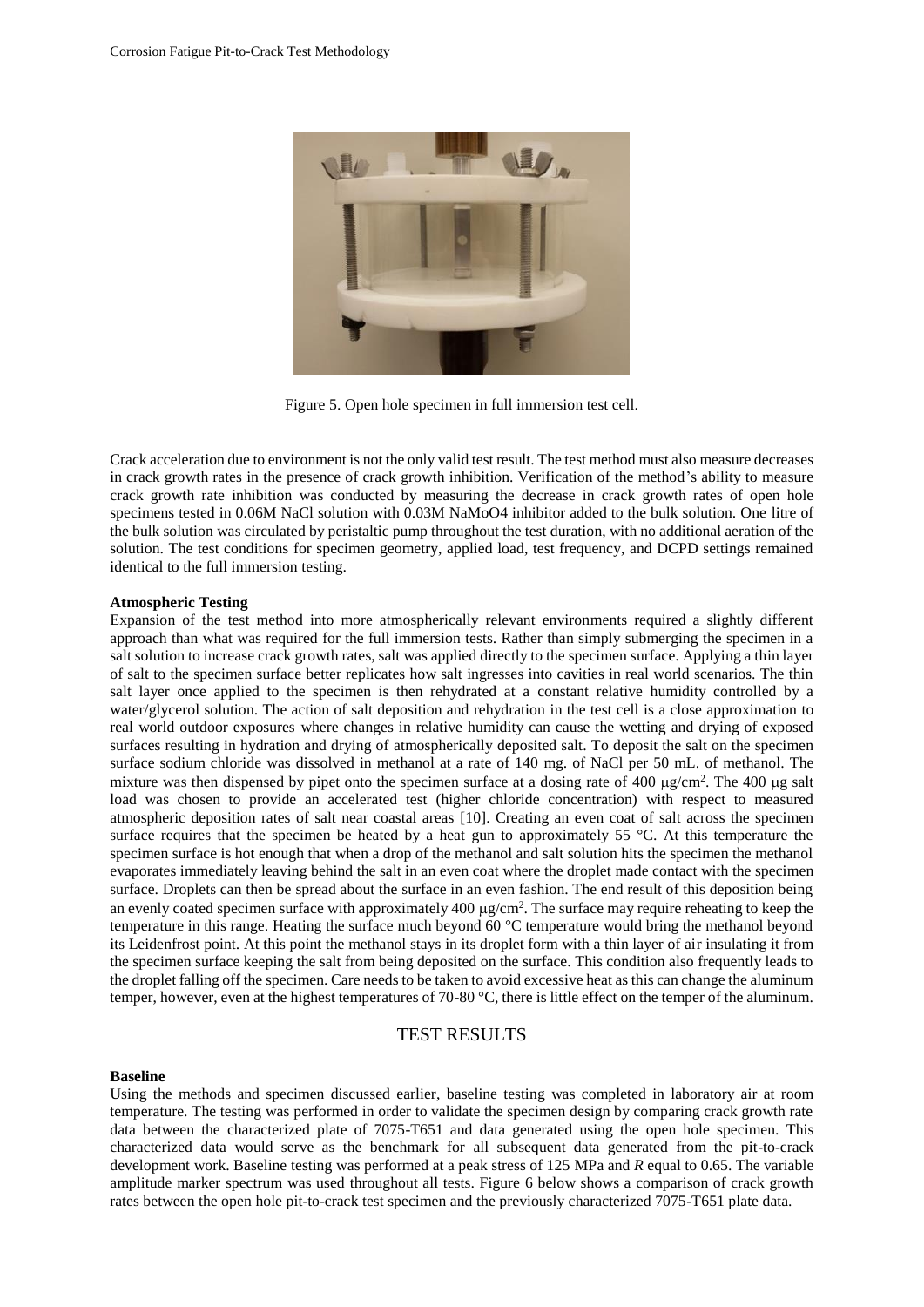

Figure 6. Crack growth rate comparison between characterized 7075-T651, open hole specimen, SEN specimen.

Baseline testing showed that a good comparison between the published 7075-T651 data and the open hole data can be made. There are some observable differences between the two data sets. One difference appears to be the threshold around *ΔK* of 3.5MPa√m for the open hole data. This apparent threshold is mostly due to the very small crack growth at the start of the fatigue test coupled with the variable amplitude loading. These two factors make it difficult to discern crack growth from noise at small crack growth. A *K* controlled test is being considered to possibly generate the near-threshold rate data. The open hole crack growth data matches the legacy crack growth data very well between *ΔK* of 3.75MPa√m to 5.5MPa√m. After 5.5MPa√m the rate dips below the previous fatigue crack growth rate data. Verification of the dip in crack growth rates was performed by analyzing another set of crack growth rate data from a second geometry. The second geometry was a single edge notch specimen (SEN) fabricated from the same lot of 7075-T651 plate at the T/6 plate thickness. The only difference between the SEN specimen and the open hole specimen is geometry. The SEN crack growth data follows the same trend beyond *ΔK* of 5.5MPa√m. The SEN data dipping below the previously published data suggests well known inter-laboratory variability [11] between the previously generated and current data. Additional noise in the crack growth data was generated by the variable amplitude loading, as the crack growth rate during the 80% marker band cycle still uses the *K* data from the 100% load cycles. Therefore under the 80% marker cycles an apparent decrease in crack growth is observed. The general trend in crack growth rate still provides a comparison between conditions as the data is consistent across all environments. Future data reduction will address this error by recalculating *K* for the 80% marker cycles.

#### **Full Immersion in Salt Water**

The baseline testing showed the specimen and DCPD crack growth calibration worked well for air testing, however the interesting data produced by the pit-to-crack test method are the tests conducted in various environments. While not relevant to operational aircraft, full immersion testing is commonly performed to investigate corrosion fatigue behavior. It is well known that immersion in a chloride solution will accelerate crack growth [9]. The sensitivity required of this test method is such that verification of increased crack growth rates in aggressive environments needed to be confirmed. Verification of such was performed with the open hole specimen immersed in a 0.06M NaCl solution. Loading was kept consistent with air data by continued use of the marker spectrum with a 125MPa maximum remote stress and 0.65 *R*. The test frequency was slowed to 1 Hz for full immersion testing in salt water. Figure 7 shows a comparison of crack growth rates between the open hole specimen in laboratory air and full immersion in saltwater.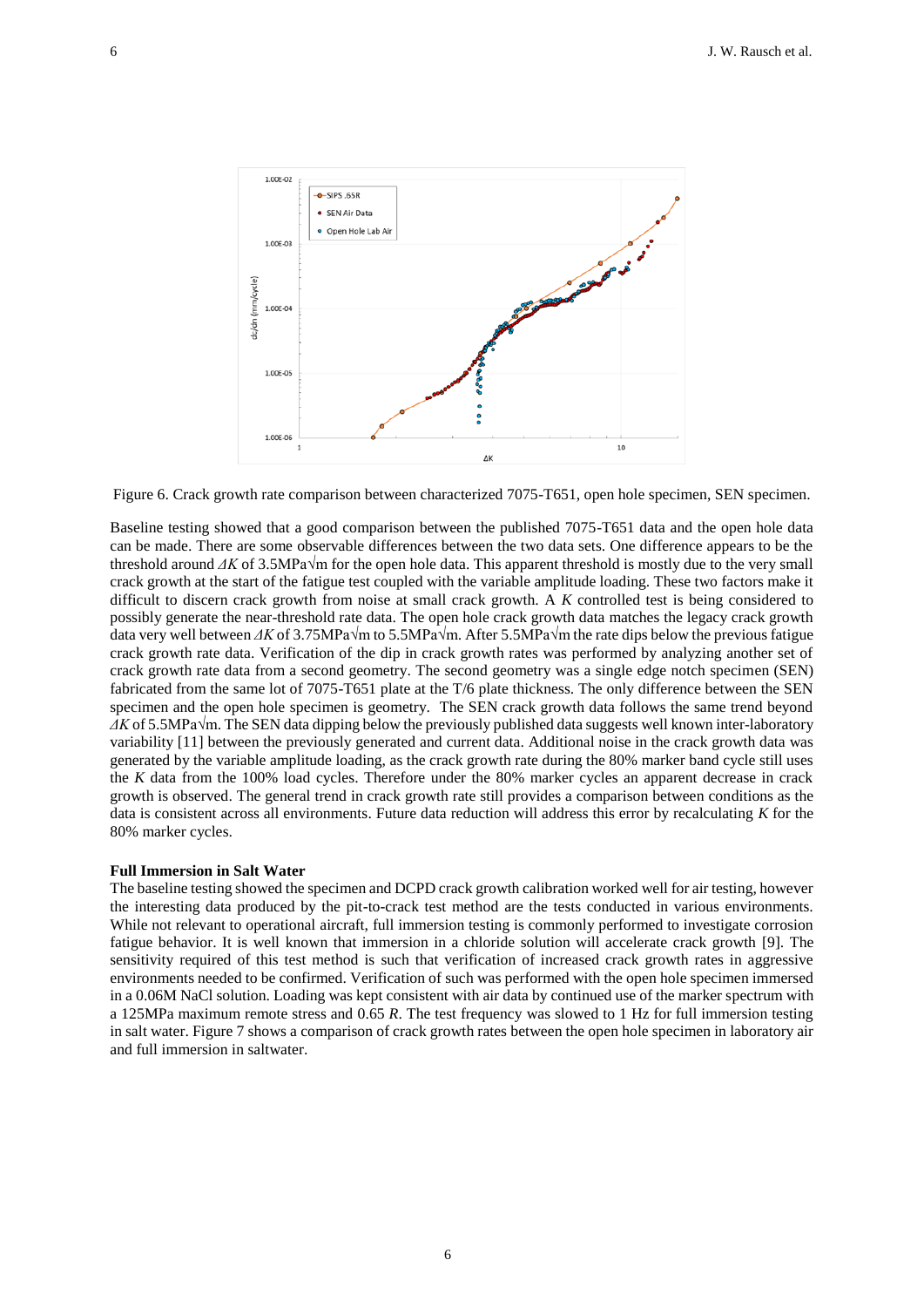

Figure 7. Fatigue crack growth rate data comparing laboratory air and full immersion in salt water.

The result of the full immersion verification tests in 0.06M salt water solution was an upward shift in the fatigue crack growth rate throughout the stress intensity range. The increase in crack growth rate due to the salt solution was the expected result and one that validates the ability of the test method to detect the acceleration of cracking due to an aggressive environment.

#### **Full Immersion in Salt Water with added inhibitor**

With the baseline testing having validated the specimen and DCPD crack growth calibration, and the full immersion testing in salt water providing the expected increase in crack growth rate, the next method that required validation was to show measurable inhibition. A previous study by Warner [12], had already shown that with relatively low concentrations of molybdate, and at low test frequencies (about 1 Hz), small amounts of crack growth inhibition were observed. To further validate the test method the open hole specimen was fatigue tested fully immersed in a 0.06M NaCl solution with 0.03M NaMoO4 added. Loading was kept consistent with previous testing, using the 125MPa maximum remote stress, with the variable amplitude marker spectrum keeping *R* equal to 0.65. Figure 8 shows a comparison between the open hole specimen in lab air data and full immersion in saltwater with added inhibitor data.



Figure 8. Comparison between laboratory air, full immersion in salt water, full immersion in salt water with added molybdate.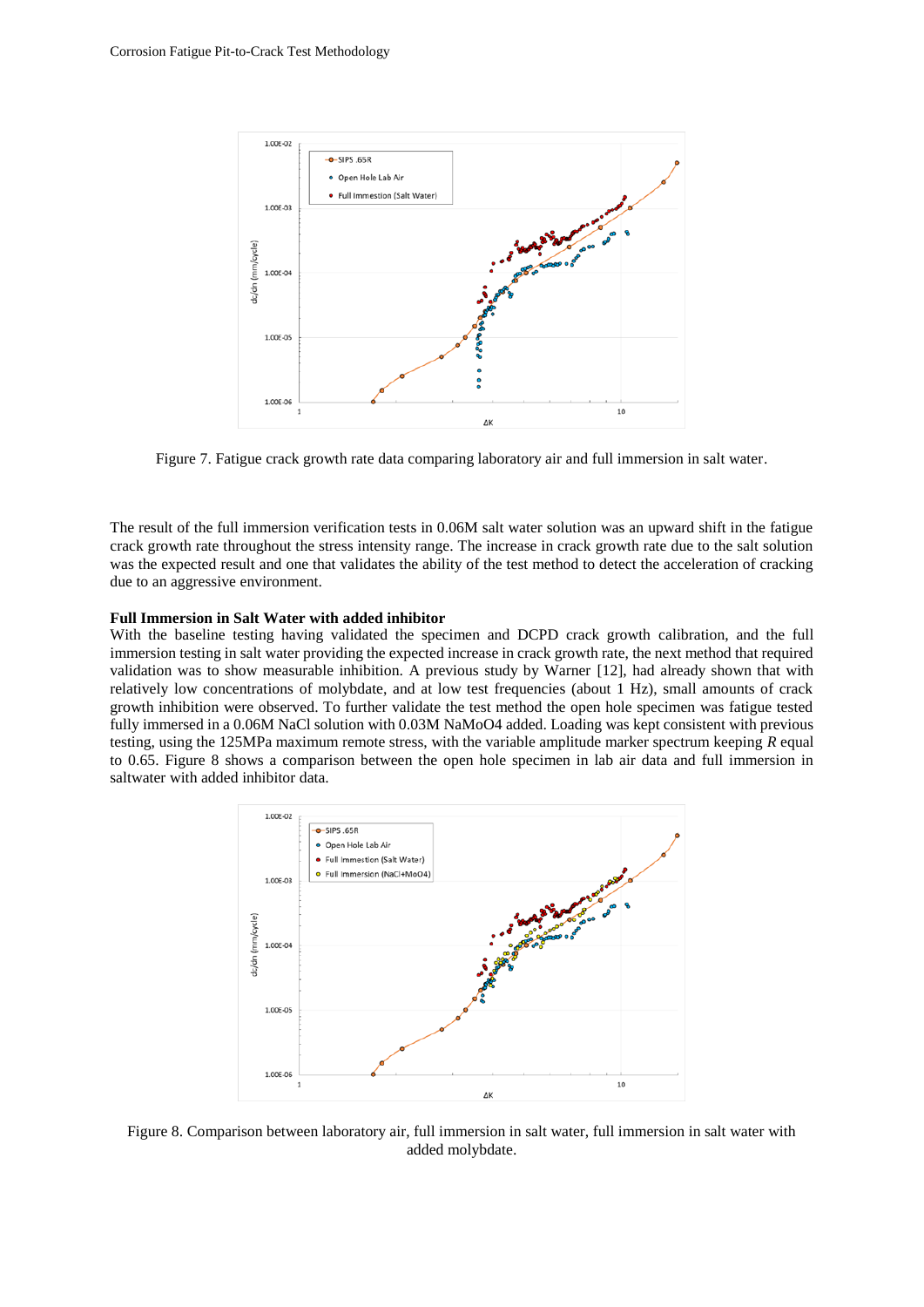Adding the inhibitor to the salt solution was found to inhibit crack growth at lower *ΔK* values when compared to the full immersion in salt water specimen. The effect of inhibitor can be seen from a *ΔK* of approximately 4MPa√m until 5.75MPa√m, where the crack growth rate is similar to the specimen tested in air. Beyond *ΔK* of 5.75MPa√m the crack growth rate increases until it matches the full immersion data. The decrease in crack growth rate was successfully measured by the test method validating the inhibition measurement capability.

### **Atmospherically relevant salt film testing**

The thin salt specimens were prepared for testing by depositing the salt by the hand deposition method described earlier. The specimen was then installed inside a test cell. A mixture of glycerol and water was added to bring the inside of the test cell to a constant relative humidity. The glycerol and water mixture was not allowed to make contact with the specimen. Figure 9 shows a specimen installed in the test cell and affixed to the test frame.



Figure 9. Open hole specimen in test cell.

Atmospheric corrosion testing was conducted at 80% relative humidity with a test frequency of 1 Hz. The marker load spectrum with a peak stress of 125MPa was applied with *R* equal to 0.65 for consistency between all test environments. Figure 10 compares the fatigue crack growth rate curves between the laboratory air, salt water full immersion, and thin salt film specimens.



Figure 10. Comparison of fatigue crack growth rates between laboratory air and hydrated thin salt film test conditions.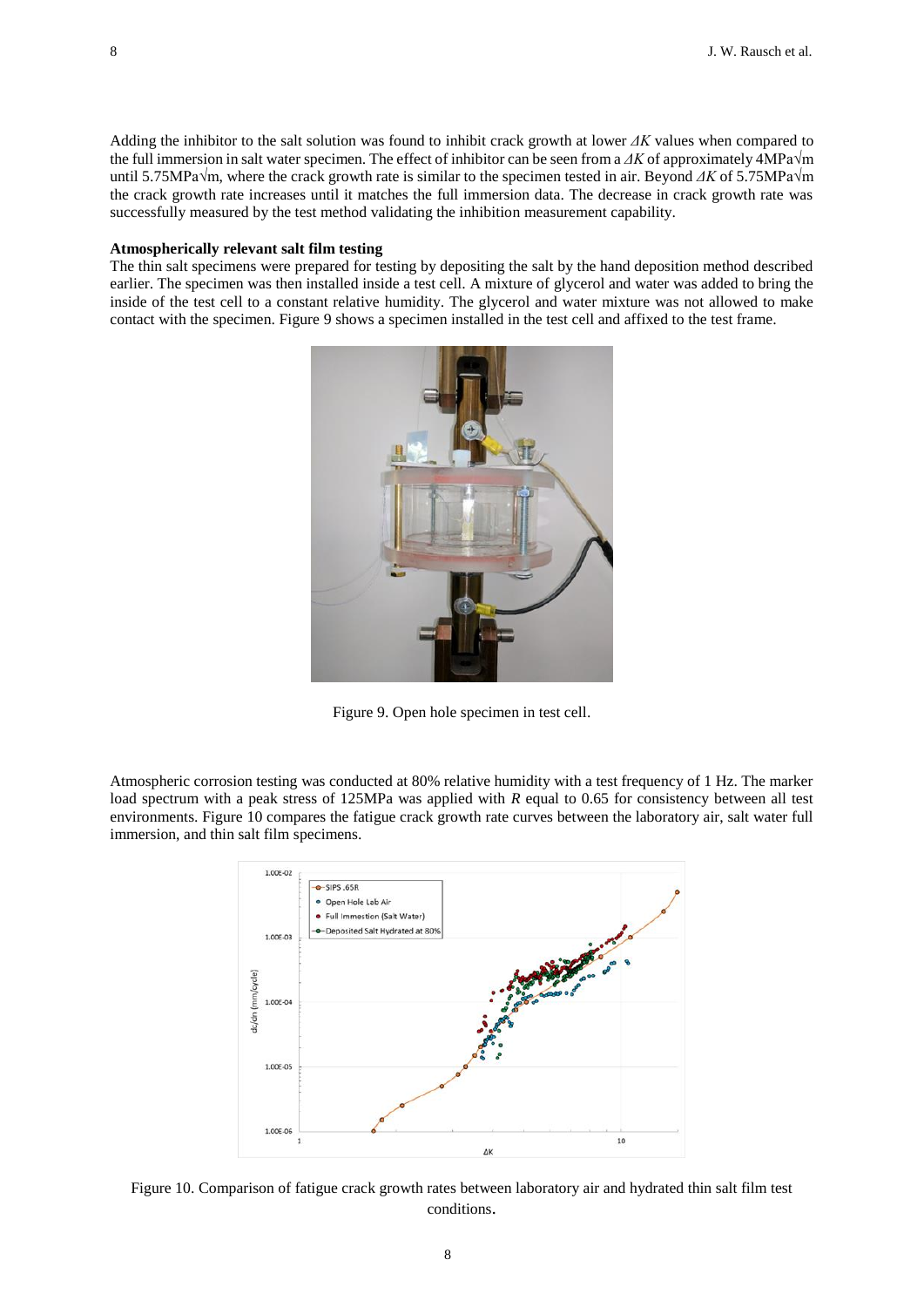The hydrated thin salt specimens exhibited an increase in crack growth rate slightly below the full immersion specimens. Comparing the two sets of data the open hole specimens tested in the 80% relative humidity environment with a thin salt layer applied to the specimen surface showed an upward shift in fatigue crack growth rate for a given *ΔK* versus the laboratory air specimens. The increase in crack growth rate appears to happen across the entire range of *ΔK* values.

# **CONCLUSIONS**

This program successfully developed test methodologies for measuring the effects of environment on the crack growth rates of cracks nucleating from a small corrosion pit. The open hole specimen geometry developed for this test method was validated by creating a crack length calibration curve using the fracture surface data generated during laboratory air testing. The resulting crack growth rates compared favorably to the previously published 7075-T651 fatigue crack growth data. The calibration curves generated from the laboratory air data were then applied to DCPD crack length measurements and crack growth rate data was collected for additional environments relevant to corrosion fatigue research. Open hole specimens tested under full immersion in a salt water solution produced an increase in crack growth rate when compared to laboratory air. The increase in crack growth rate was observed throughout the entire crack growth curve, as expected in a known aggressive test environment. Similarly, when 0.03M sodium molybdate was added to the sodium chloride solution the test method successfully captured the inhibition of crack growth at lower values of *ΔK* replicating observations made by other researchers. The reduced crack growth resulted in capturing the expected decrease in fatigue crack growth rate. The inhibition effect was pronounced enough that the decrease in crack growth rate increased fatigue life beyond the laboratory air data. Test sensitivity is good enough that trends in initiation data are beginning to form. From the test data it was observed that inhibited crack growth behaved like a hybrid of the air and full immersion data. For small crack sizes at low *∆K* crack growth was below the air data (inhibited region), however once the ∆K reaches approximately 6MPa√m the crack growth rate begins increasing until matching the saltwater environment crack growth rate throughout the remainder of the test. Atmospherically relevant thin salt films were successfully applied to the open hole specimen surface through means of hand deposition. The resulting thin salt films were rehydrated with a water and glycerol solution to maintain constant relative humidity inside the test cell. The resulting increase in fatigue crack growth rate was captured by the test method and was found to be similar to full immersion rates when hydrated at 80% relative humidity.

# FUTURE WORK

Future work will expand the current pit-to-crack test methodology into more atmospherically relevant environments. Current tests focused on corrosion fatigue in either benign (laboratory air) or overly aggressive (full immersion) environments. While needed for research either as baseline or comparisons to established tests, these tests do not have much relevance when compared to the actual environments in which aircraft operate. By expanding the test method to include chromate and non-chromate primers, ultra violet radiation, ozone, temperature and variable relative humidities, more relevant corrosion fatigue test data can be generated. Finally, by coupling flight loading with the simultaneous environmental effects the test method can provide data more accurately representative of flight and ground conditions, allowing for more accurate crack modeling predictions in all corrosion fatigue situations.

### **REFERENCES**

- [1] Wei, R.P., et al. (1997), "Corrosion and Corrosion Fatigue of Aluminum Alloys: Chemistry, Micromechanics And Reliability", AFSOR Grant No. F49620-93-1-0426, LEHIGH UNIVERSITY, Bethlehem, PA
- [2] Z. Gasem, and R.P. Gangloff, R.P., "Rate-Limiting Processes in Environmental Fatigue Crack Propagation in 7000-series Aluminum Alloys", in Chemistry and Electrochemistry of Corrosion and Stress Corrosion Cracking, R.H. Jones, Editor. (2001), TMS-AIME: Warrendale, PA. p. 501-521.
- [3] Donald, J. K. and J. Ruschau, "Direct Current Potential Difference Fatigue Crack Measurement Techniques" In Fatigue Crack Measurement: Techniques and Applications, Eds. K. J. Marsh, R. A. Smith, and R. O. Ritchie, Engineering Materials Advisory Service Ltd., Warley, UK, 1991, 11-37.